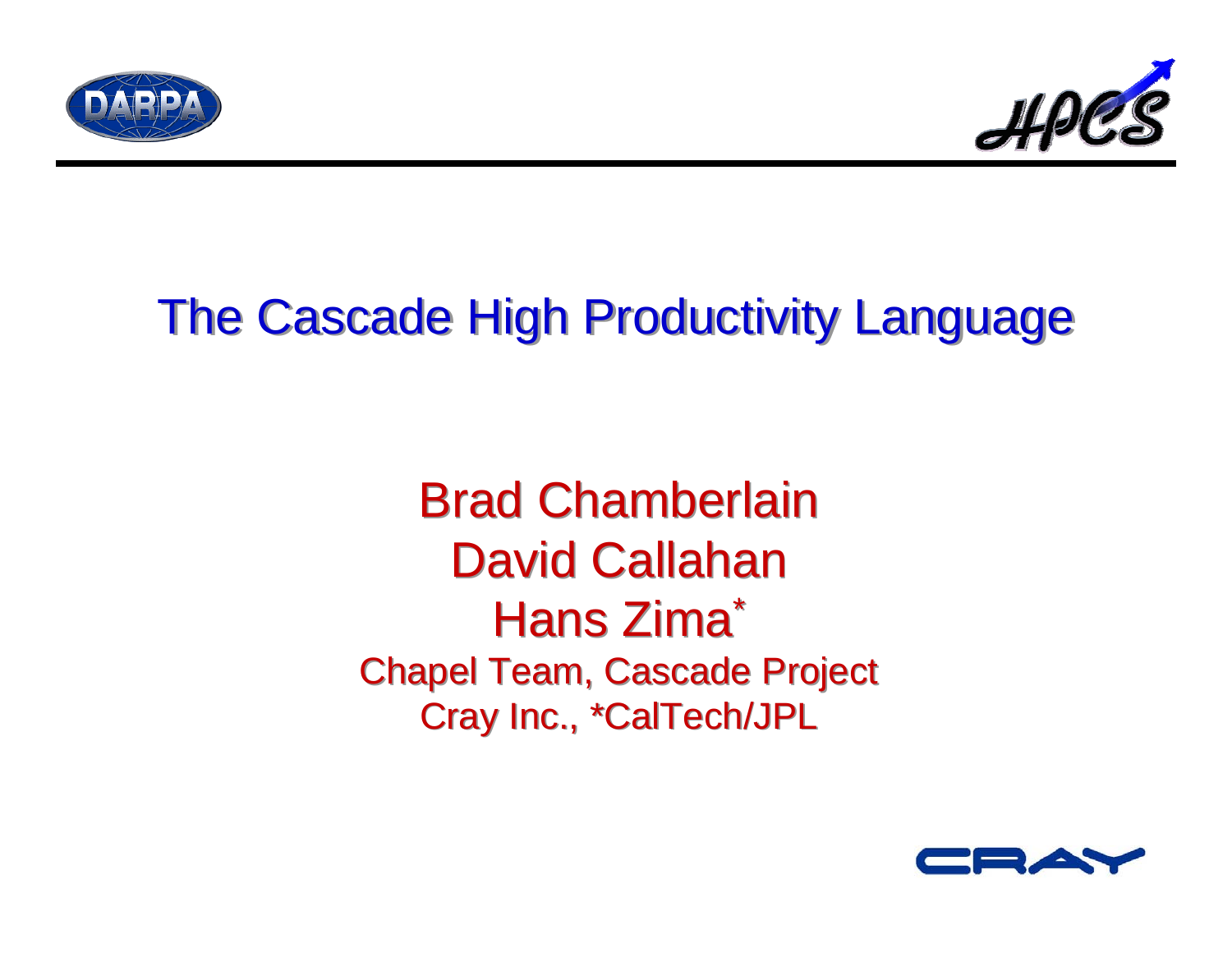



## **HPCS** = High Productivity Computing Systems (a DARPA program)

- **Overall Goal:** Increase productivity for HEC community by the year 2010
- **Productivity =** Programmability
	- + Performance
	- + Portability
	- + Robustness

# **Result must be…**

- …revolutionary not evolutionary
- …marketable to people other than program sponsors

**Phase II Competitors (7/03-7/06):** Cray, IBM, and Sun

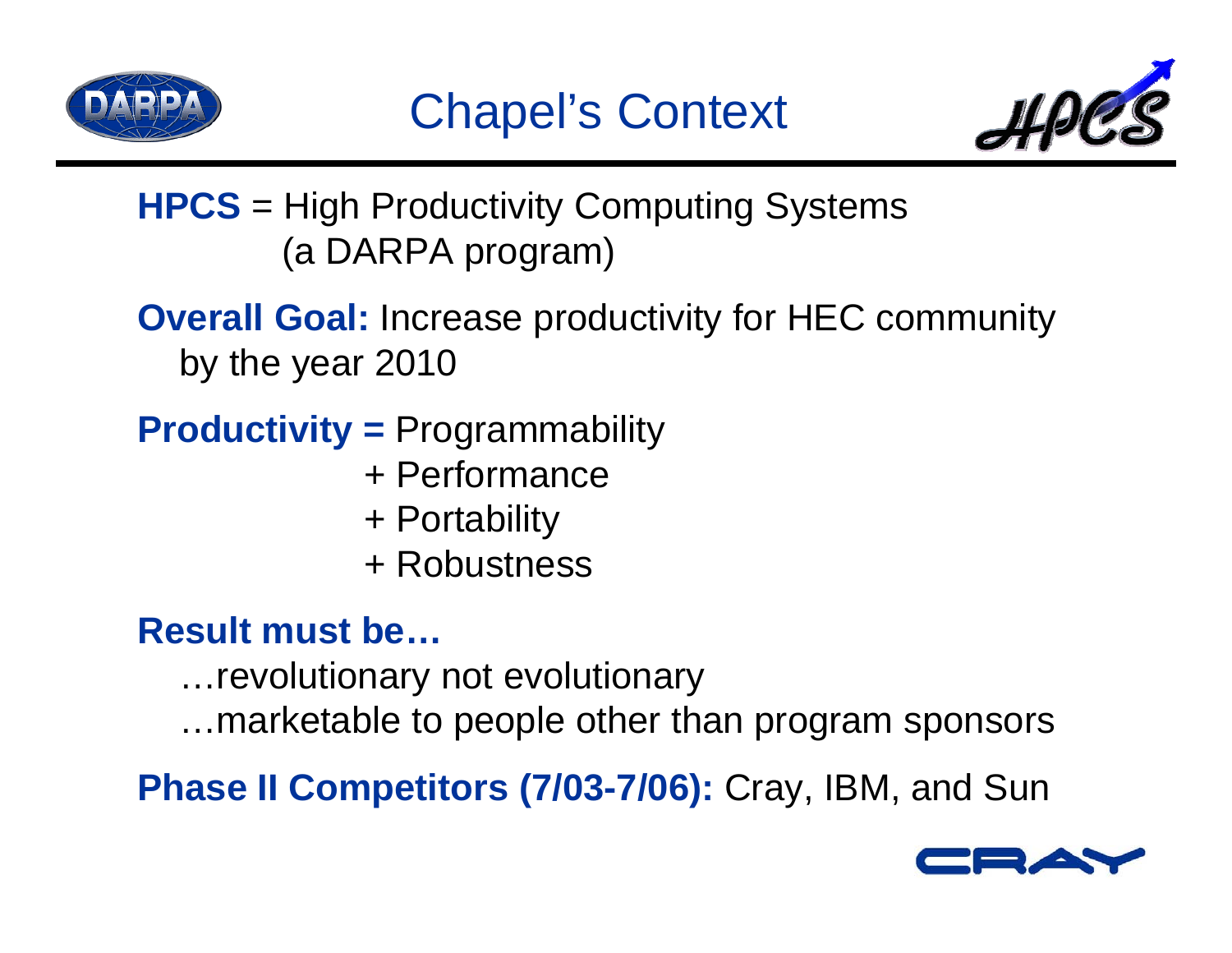

- We believe current parallel languages are inadequate:
	- $-$  tend to require fragmentation of data, control
	- $-$  tend to support a single parallel model (data or task)
	- $-$  fail to support composition of parallelism
	- few data abstractions (sparse arrays, graphs)
	- poor support for generic programming
	- $-$  fail to cleanly isolate computation from changes to...
		- …virtual processor topology
		- …data decomposition
		- …communication details
		- …choice of data structure
		- …memory layout

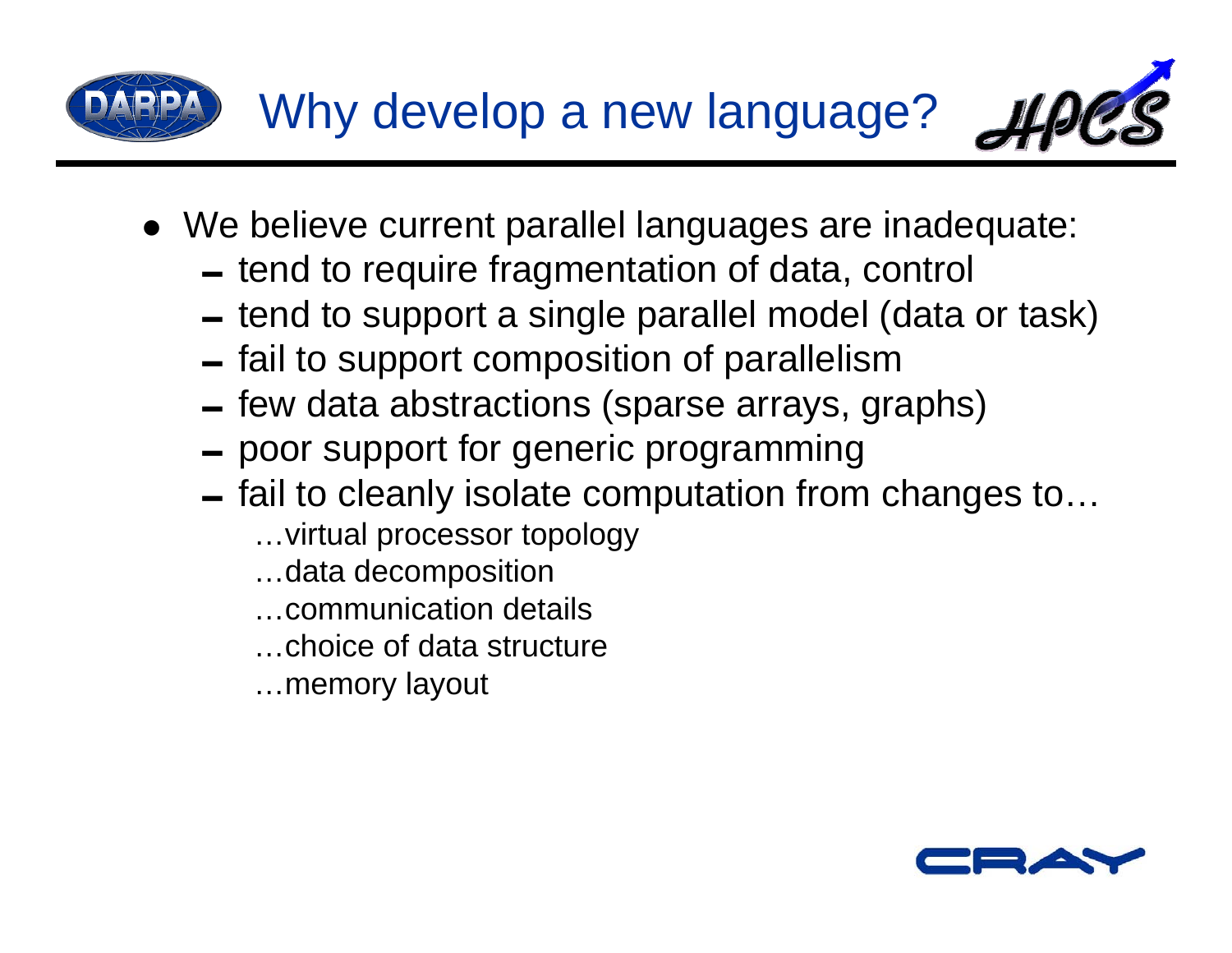



- $\bullet$ **• Chapel: Cascade High-Productivity Language**
- Overall goal: Solve the parallel programming problem  $-$  simplify the creation of parallel programs
	- support their evolution to extreme-performance, production-grade codes
- **Motivating Language Technologies:** 
	- 1) multithreaded parallel programming
	- 2) locality-aware programming
	- 3) object-oriented programming
	- 4) generic programming and type inference

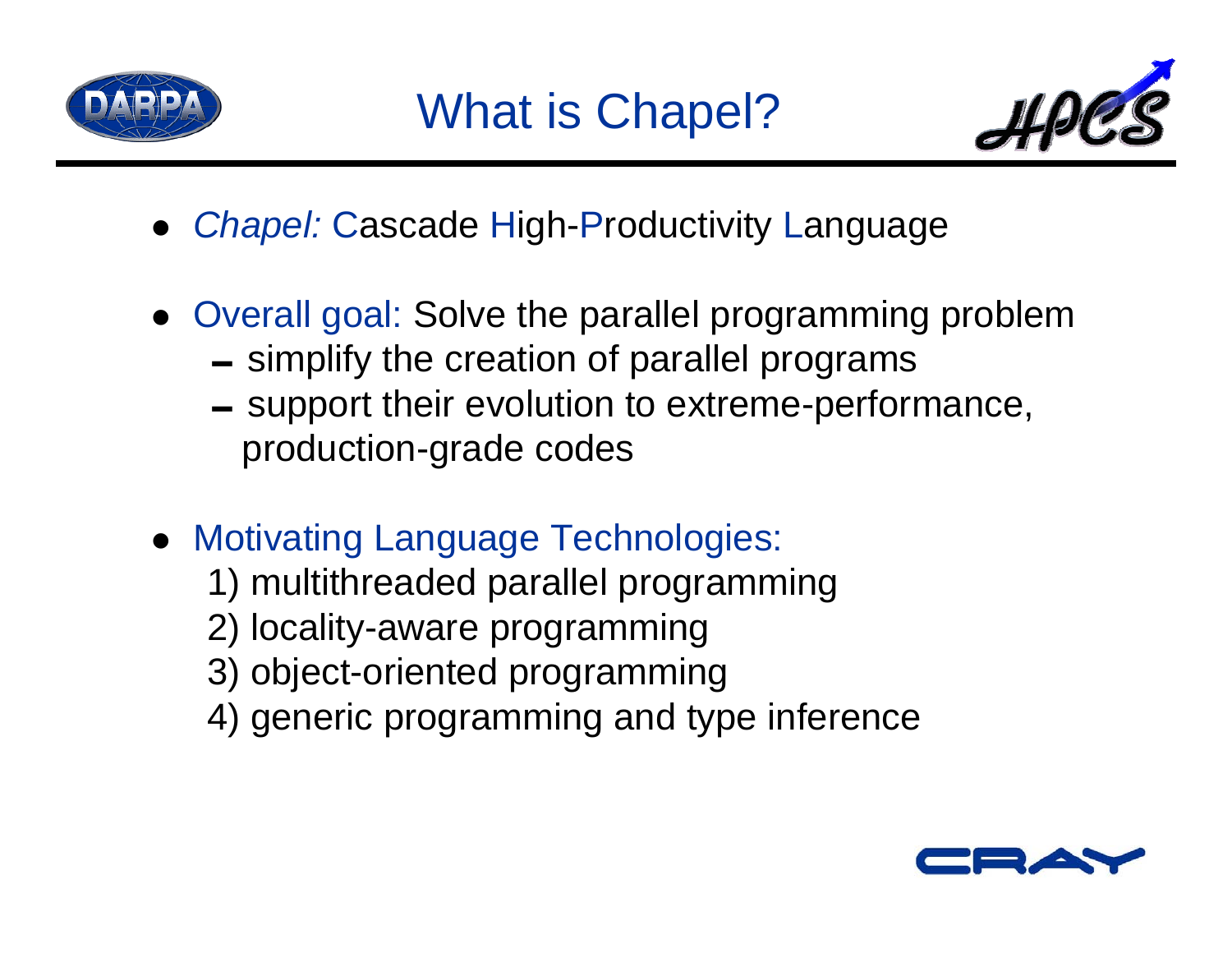

- Global view of computation, data structures
- Abstractions for data and task parallelism
	- data: domains, foralls
	- task: cobegins, synch/future variables
- Composition of parallelism
- Virtualization of threads

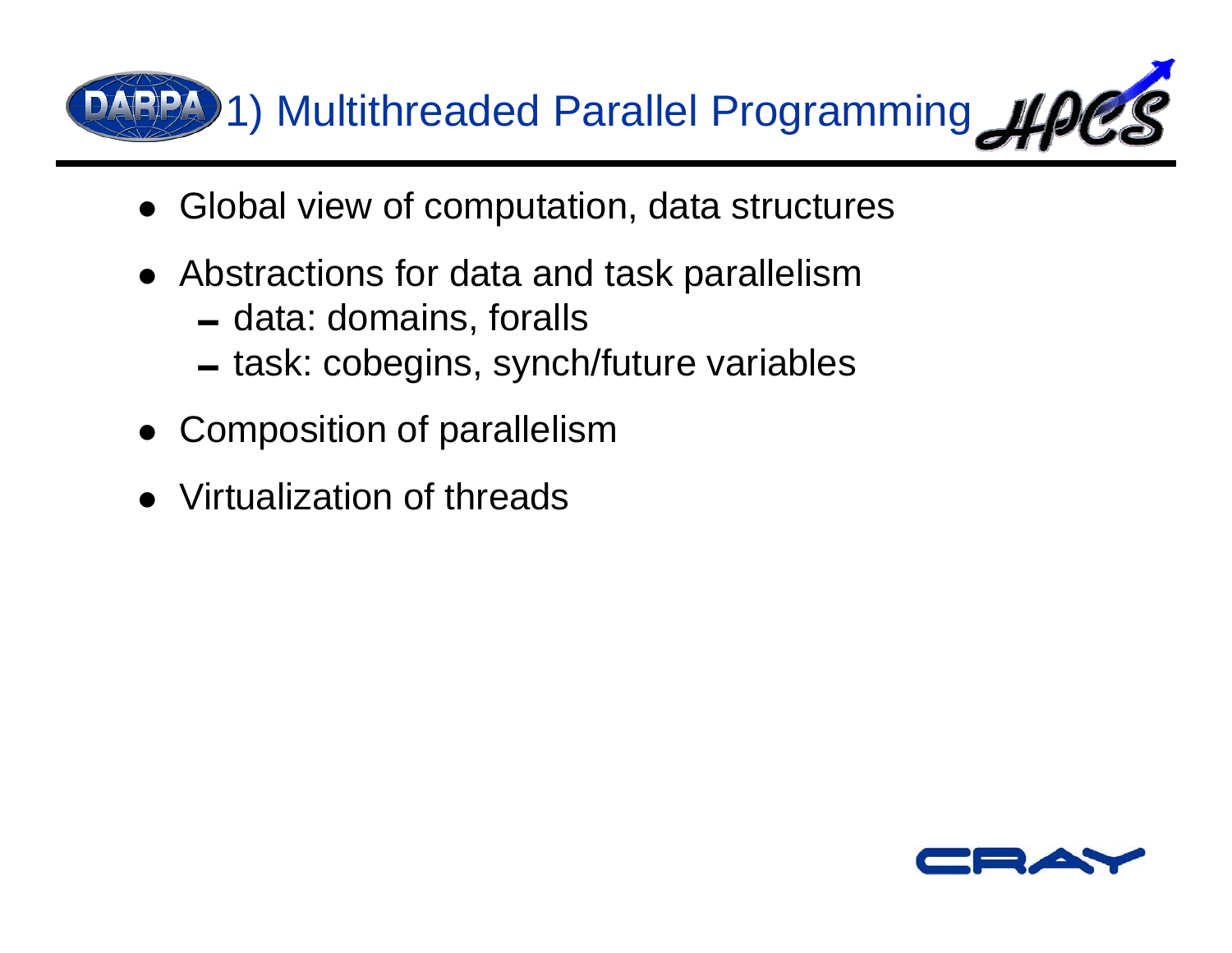



- "Must programmer code on a per-processor basis?"
- **Data parallel example:** "Add 1000 x 1000 matrices"

```
var n: integer = 1000;
var a, b, c: [1..n, 1..n] float;
```

```
forall ij in [1..n, 1..n]
 c(ij) = a(ij) + b(ij);
```
### **global-view fragmented**

```
var n: integer = 1000;
var locX: integer = n/numProcRows;
var locY: integer = n/numProcCols;
var a, b, c: [1..locX, 1..locY] float;
```

```
forall ij in [1..locX, 1..locY]
 c(ij) = a(ij) + b(ij);
```
## z **Task parallel example:** "Run Quicksort"

### **global-view fragmented**

```
computePivot(lo, hi, data);
cobegin {
  Quicksort(lo, pivot, data);
  Quicksort(pivot, hi, data);
}
```

```
if (iHaveParent)
  recv(parent, lo, hi, data);
computePivot(lo, hi, data);
if (iHaveChild)
  send(child, lo, pivot, data);
elseLocalSort(lo, pivot, data);
LocalSort(pivot, hi, data);
if (iHaveChild)
  recv(child, lo, pivot, data);
if (iHaveParent)
  send(parent, lo, hi, data);
```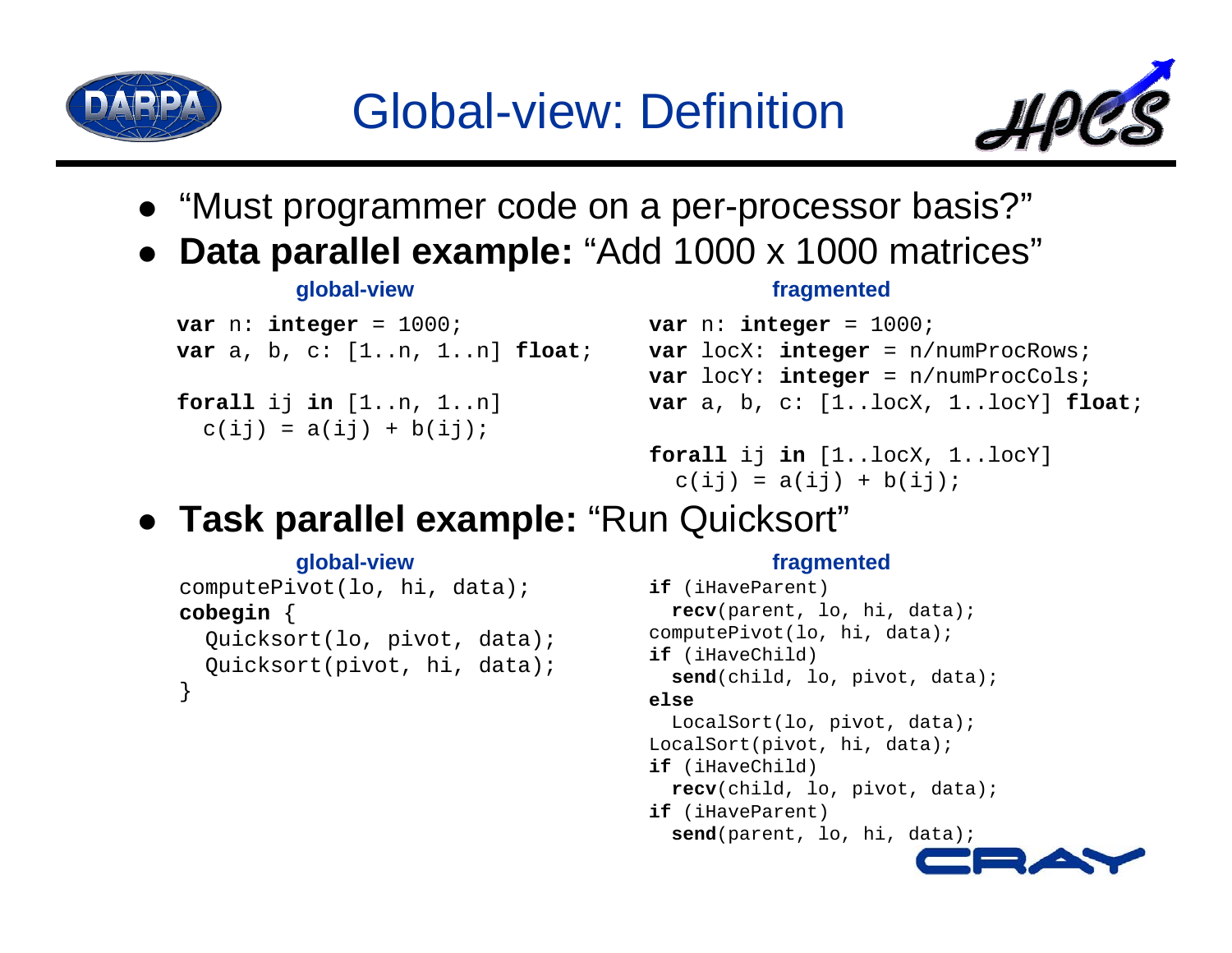



- Fragmented languages...
	- …obfuscate algorithms by interspersing per-processor management details in-line with the computation
	- …require programmers to code with SPMD model in mind
- Global-view languages abstract the processors from the computation

**global-view languages OpenMP HPFZPLSisal MTA C/FortranMatlabChapel**

**fragmented languages MPISHMEMCo-Array Fortran UPCTitanium**

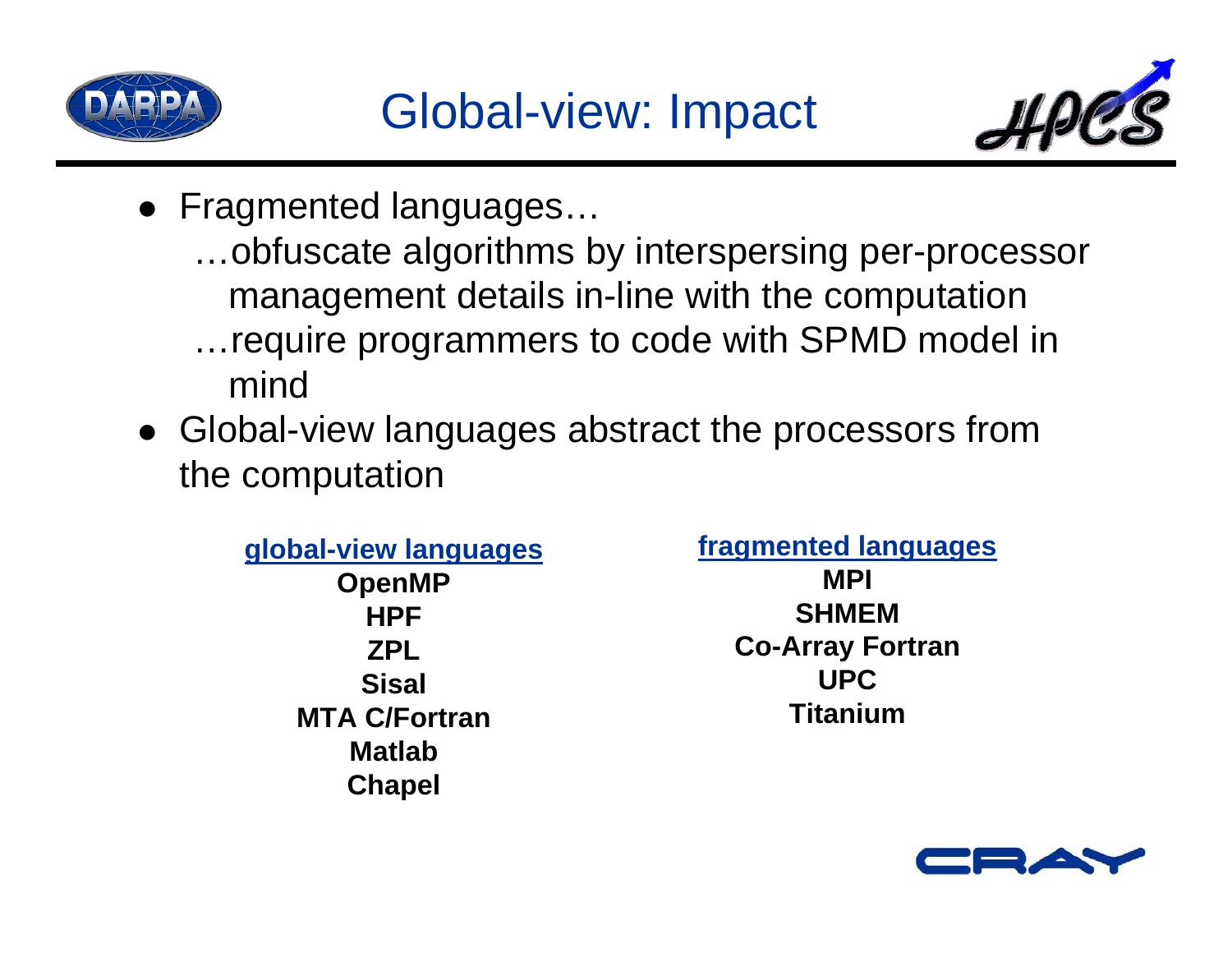



- z *domain:* an index set
	- $-$  potentially decomposed across locales
	- specifies size and shape of data structures
	- $-$  supports sequential and parallel iteration
- Two main classes:
	- <sup>0</sup>*arithmetic:* indices are Cartesian tuples
		- rectilinear, multidimensional
		- optionally strided and/or sparse
		- possibly "triangular" or "bounded" varieties?
	- <sup>0</sup>*opaque:* indices are anonymous
		- supports sets, graph-based computations
- Fundamental Chapel concept for data parallelism
- **Similar to ZPL's** *region* **concept**

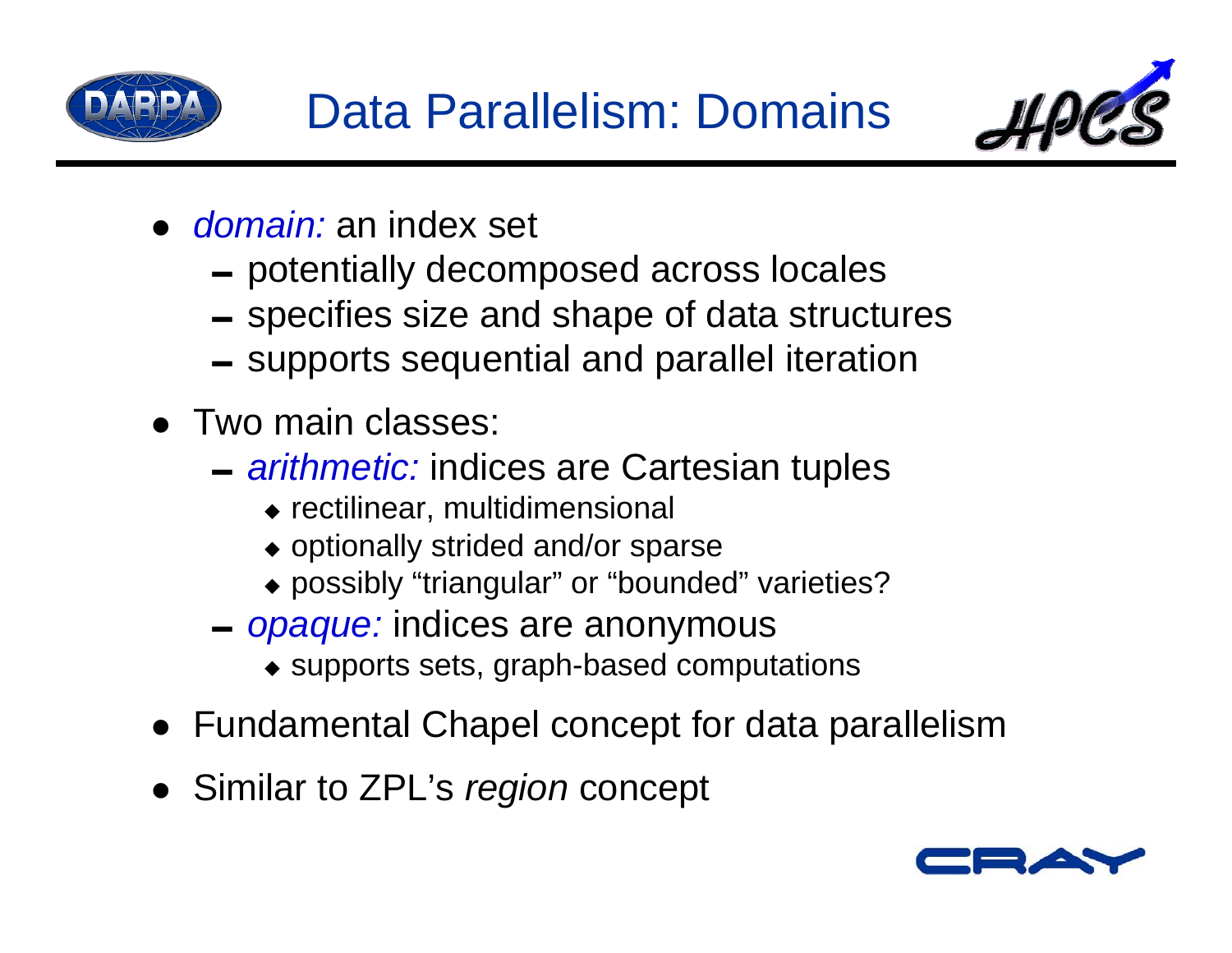



```
var m: integer = 4;
var n: integer = 8;
```

```
var D: domain(2) = [1..m, 1..n];
```


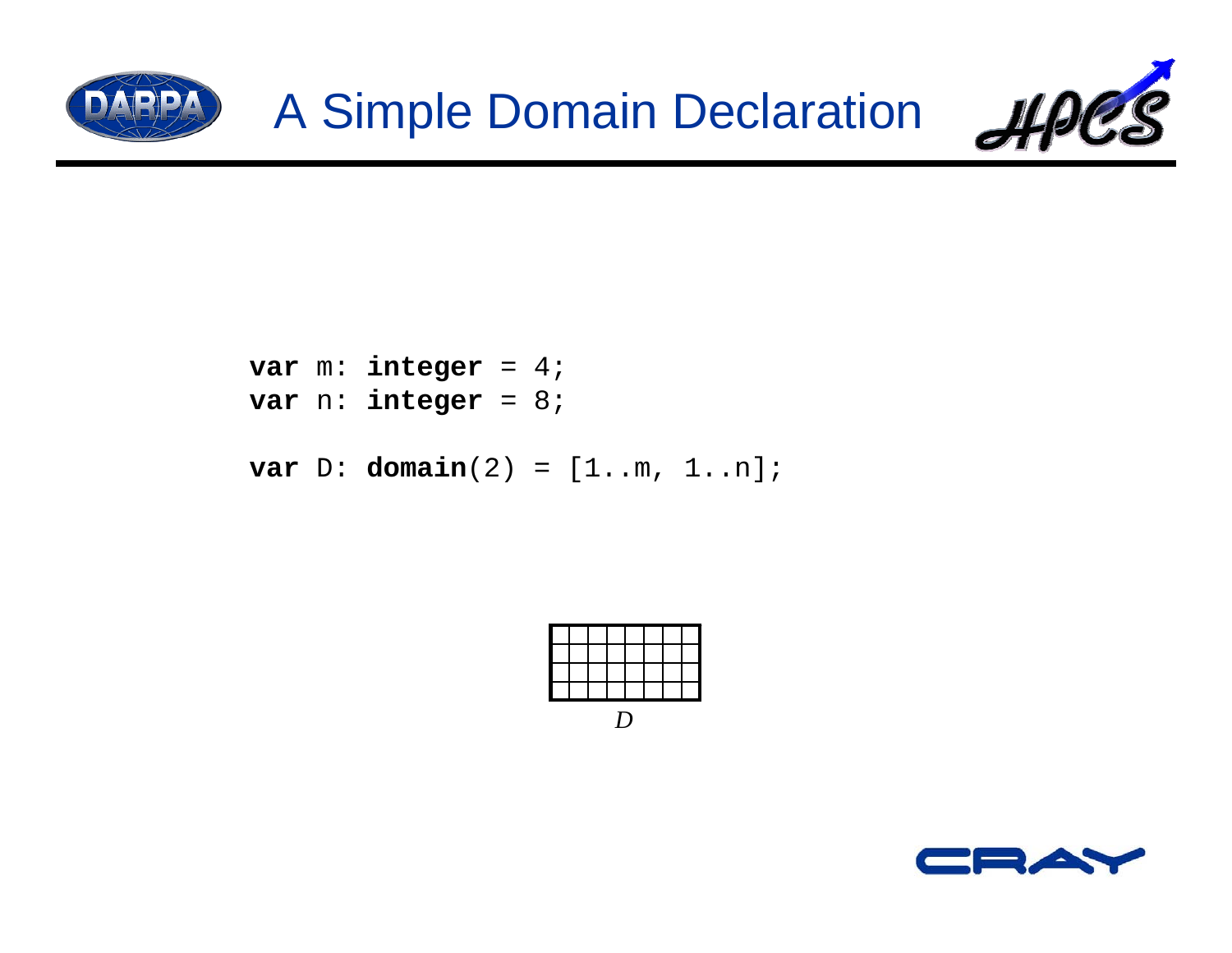



```
var m: integer = 4;
var n: integer = 8;
```

```
var D: domain(2) = [1..m, 1..n];
var DInner: domain(D) = [2..m-1, 2..n+1];
```


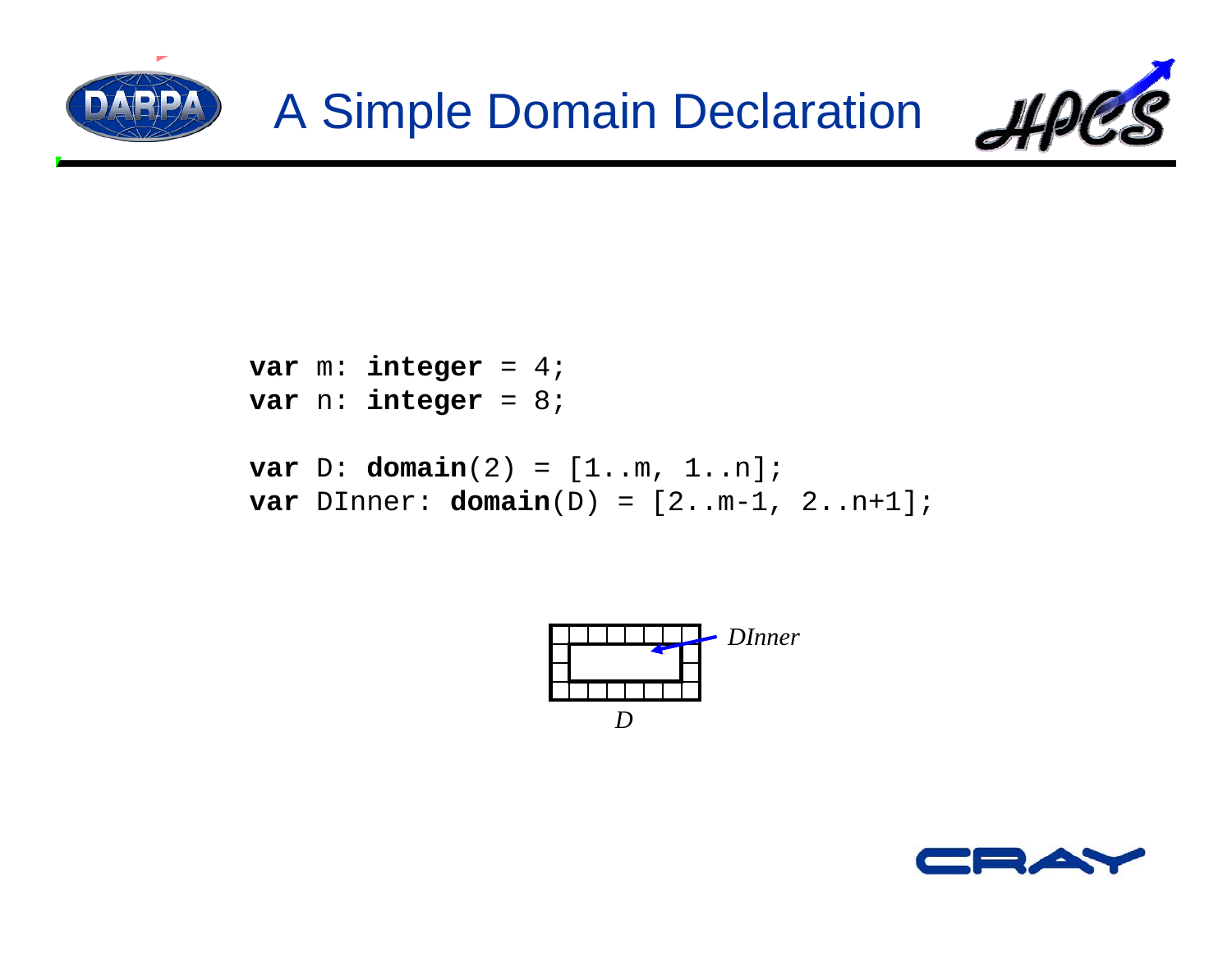

**var** StridedD: **domain**(D) = D **by** (2,3);

**var** D2: **domain**(2) = (1,1)..(m,n);

```
function foo(ind: index(D)): boolean { … }
var SparseD: domain(D) = [ij:D] where foo(ij);
```

```
var indArray: [1..numInds] index(D) = …;
var SparseD2: domain(D) = D where indArray;
```




*D2*











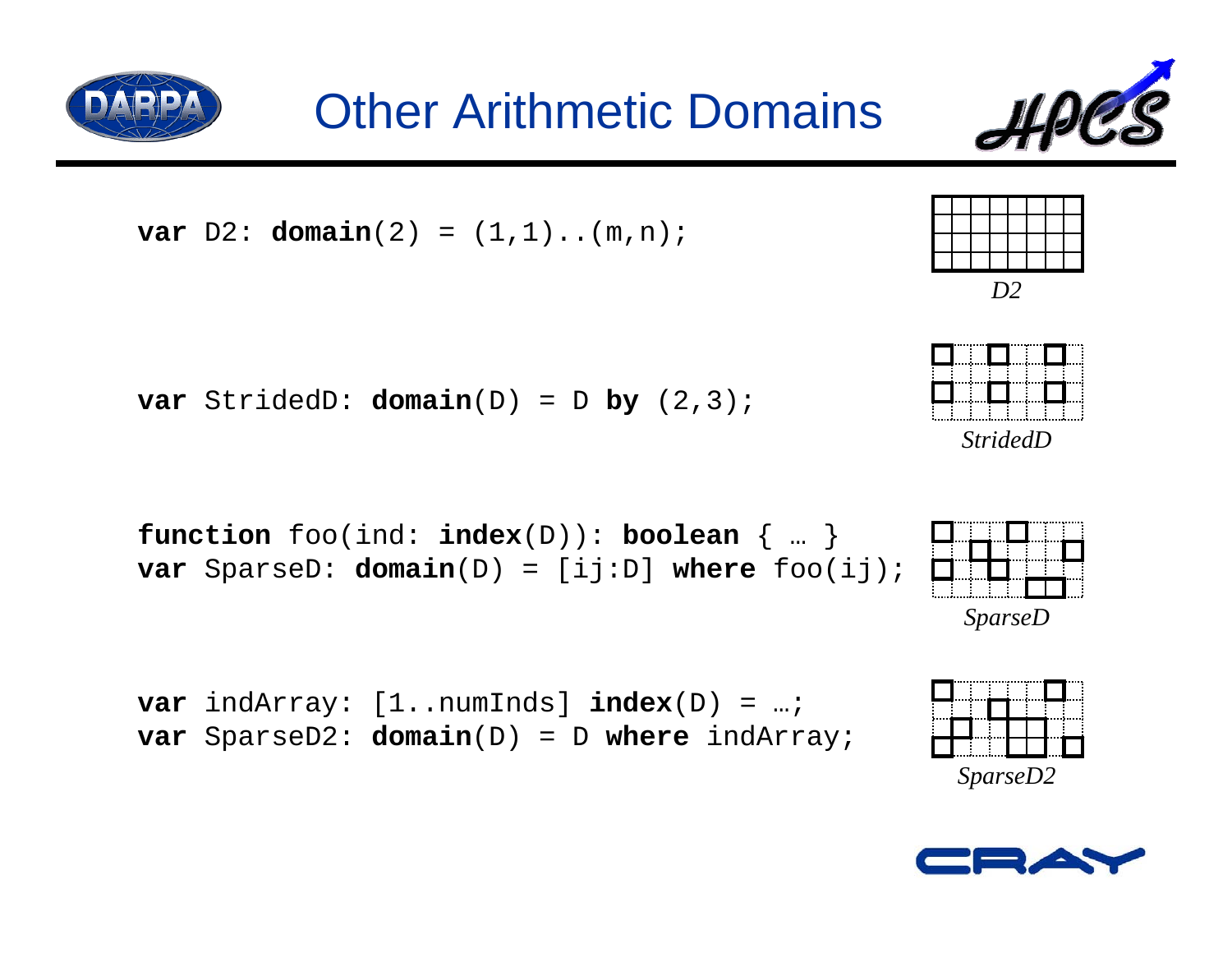

# Domain Uses



- Declaring arrays: **var** A, B: [D] **float**;
- Sub-array references:  $A(DInner) = B(DInner);$
- Sequential iteration: **for** (i,j) **in** DInner { …A(i,j)… } *or:* **for** ij **in** DInner { …A(ij)… }





|  |  |  |   |    |  | หิ |  |
|--|--|--|---|----|--|----|--|
|  |  |  | g | 10 |  | 12 |  |
|  |  |  |   |    |  |    |  |
|  |  |  |   |    |  |    |  |

- Parallel iteration: **forall** ij **in** DInner { …A(ij)… } *or:* [ij:DInner] …A(ij)…
- Array reallocation:  $D = [1..2$ \*m,  $1..2$ \*n];

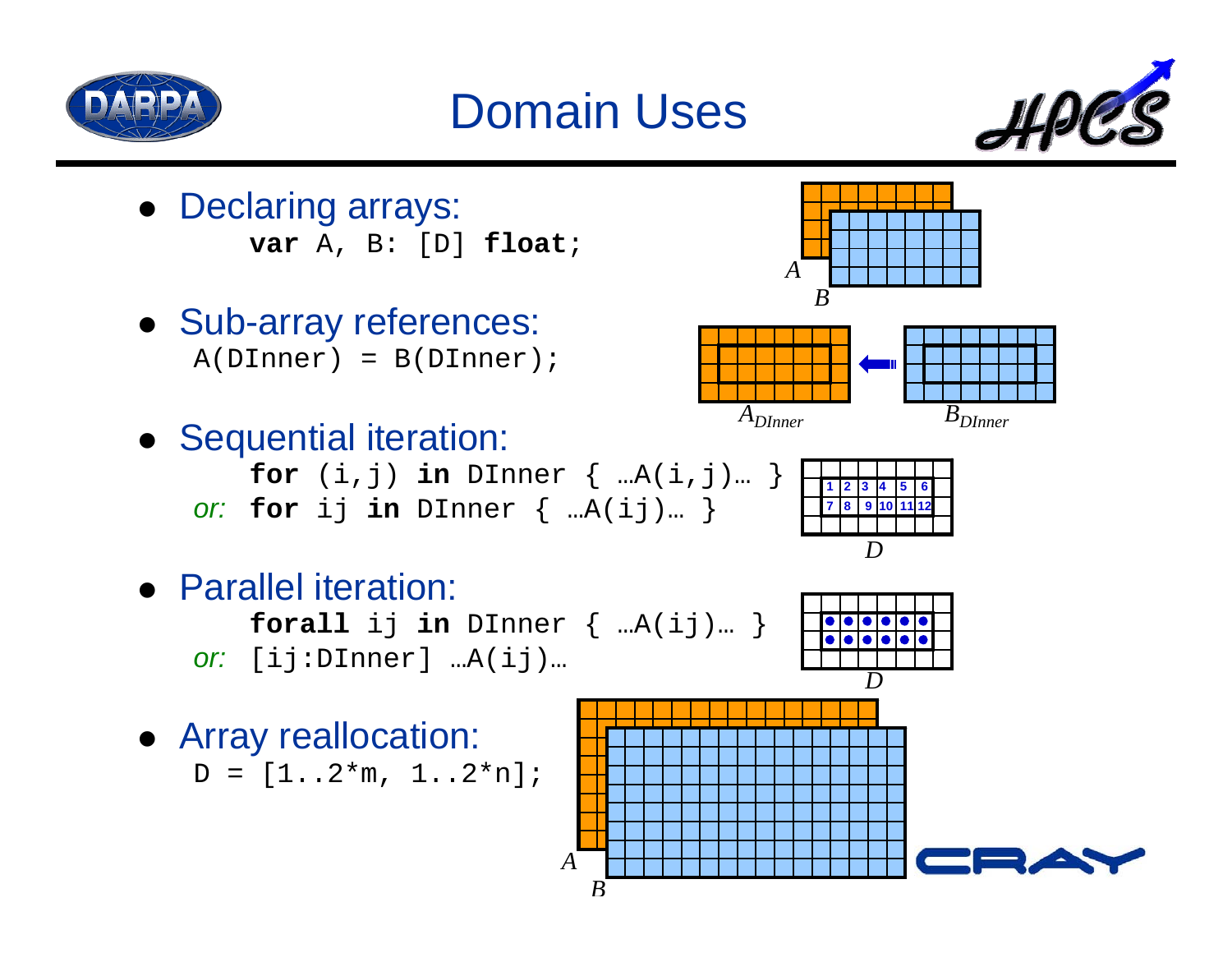

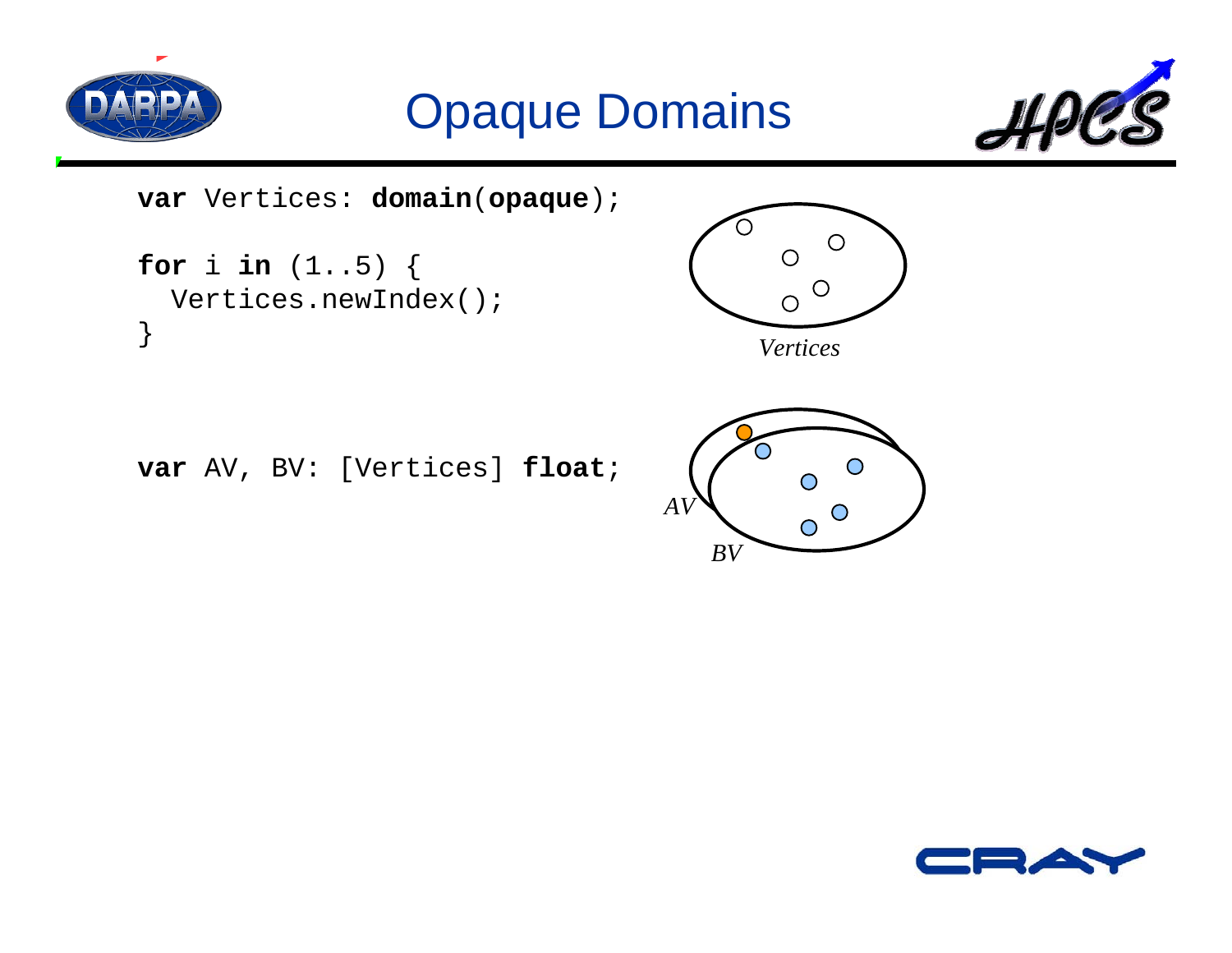



```
var Vertices: domain(opaque);
var left, right: [Vertices] index(Vertices);
var root: index(Vertices);
```

```
root = Vertices.newIndex();
left(root) = Vertices.newIndex();
right(root) = Vertices.newIndex();
left(right(root)) = Vertices.newIndex();
```
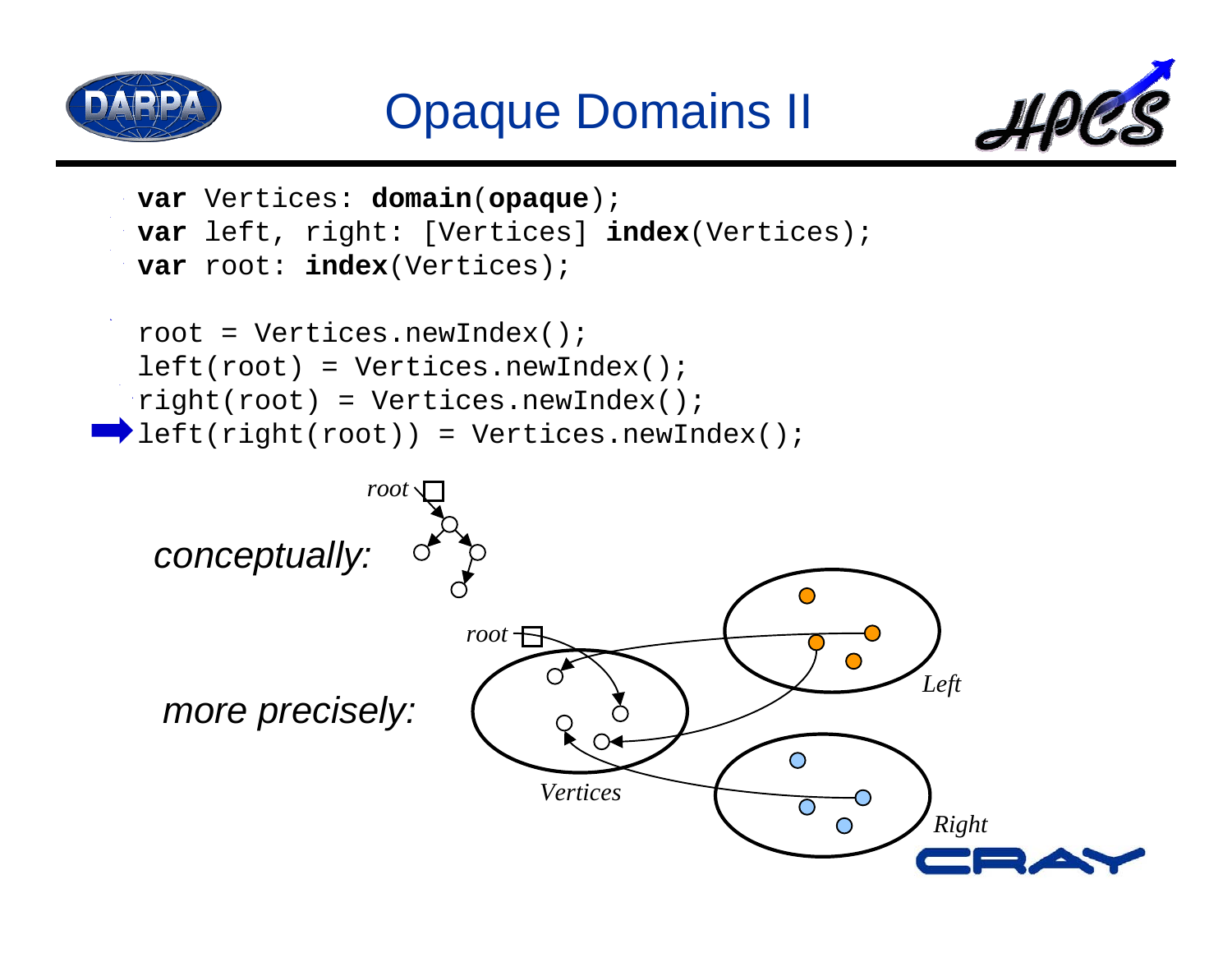

}



• co-begin indicates statements that may run in parallel:

```
computePivot(lo, hi, data);
cobegin
{
  Quicksort(lo, pivot, data);
  Quicksort(pivot, hi, data);
}
cobegin
{
  ComputeTaskA(…);
  ComputeTaskB(…);
```
• synch and future variables as on the Cray MTA

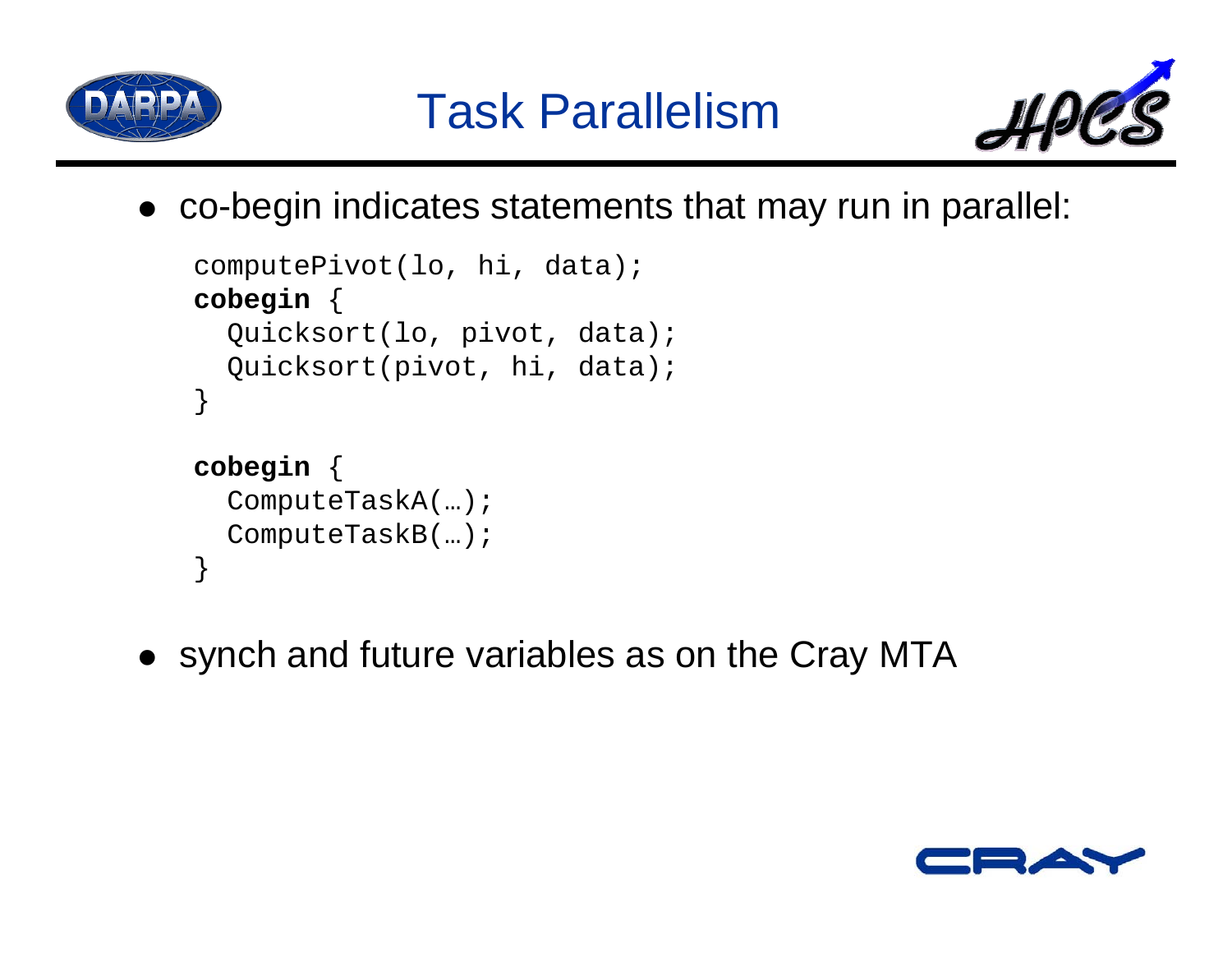2) Locality-aware Programming **•** *locale:* machine unit of storage and processing

**var** CompGrid: [1..GridRows, 1..GridCols] **locale = …**;



- domains may be distributed across locales **var** D: **domain**(2) **distributed**(block(2)) **to** CompGrid = …;
- "on" keyword binds computation to locale(s) **cobegin** { **on** TaskALocs: ComputeTaskA(…); **on** TaskBLocs: ComputeTaskB(…); }

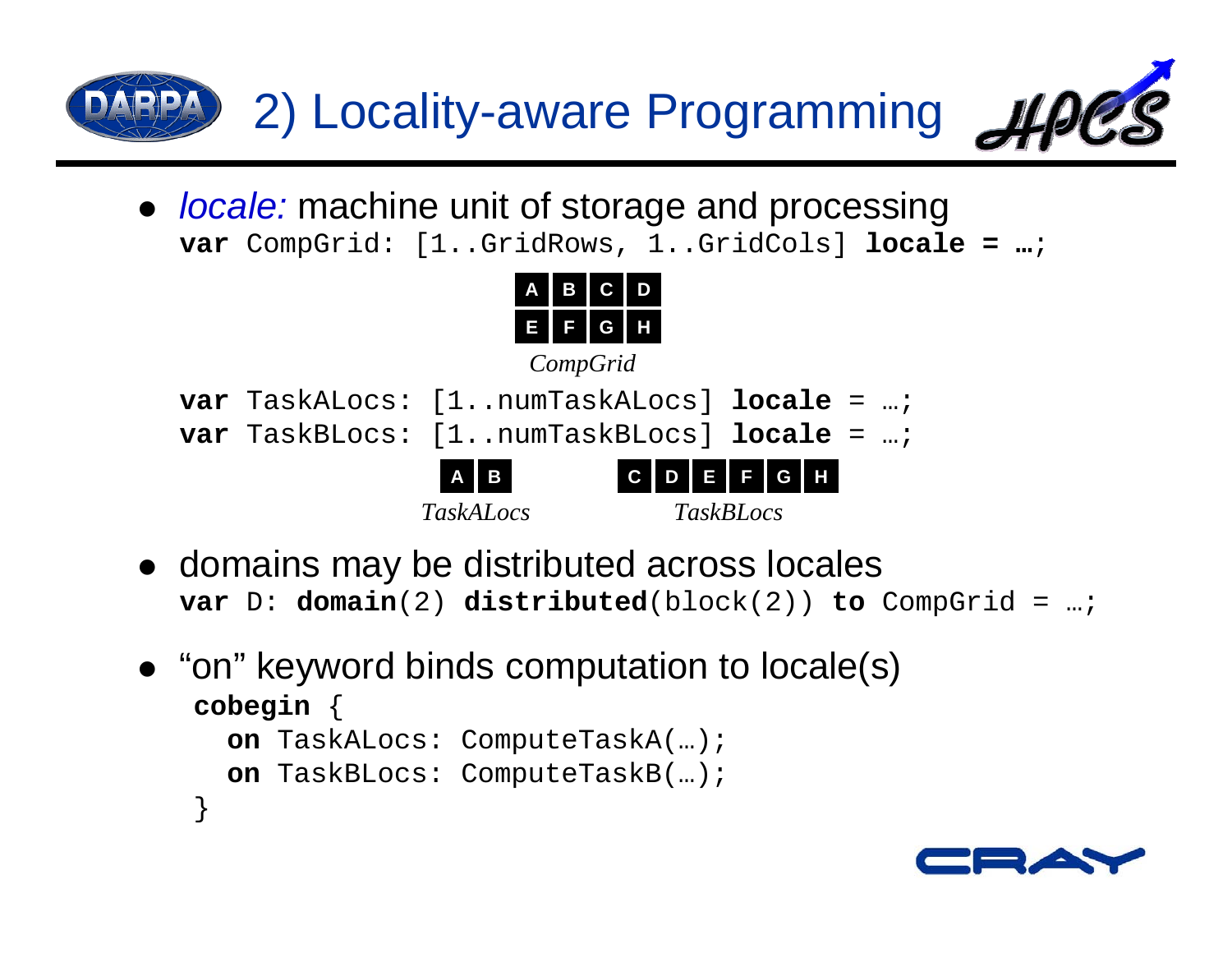

- OOP can help manage program complexity
	- separates common interfaces from specific implementations
	- facilitates reuse
- Classes and objects are provided in Chapel, but their use is typically not required
- Advanced language features expressed using classes
	- $-$  user-defined reductions, distributions, etc.

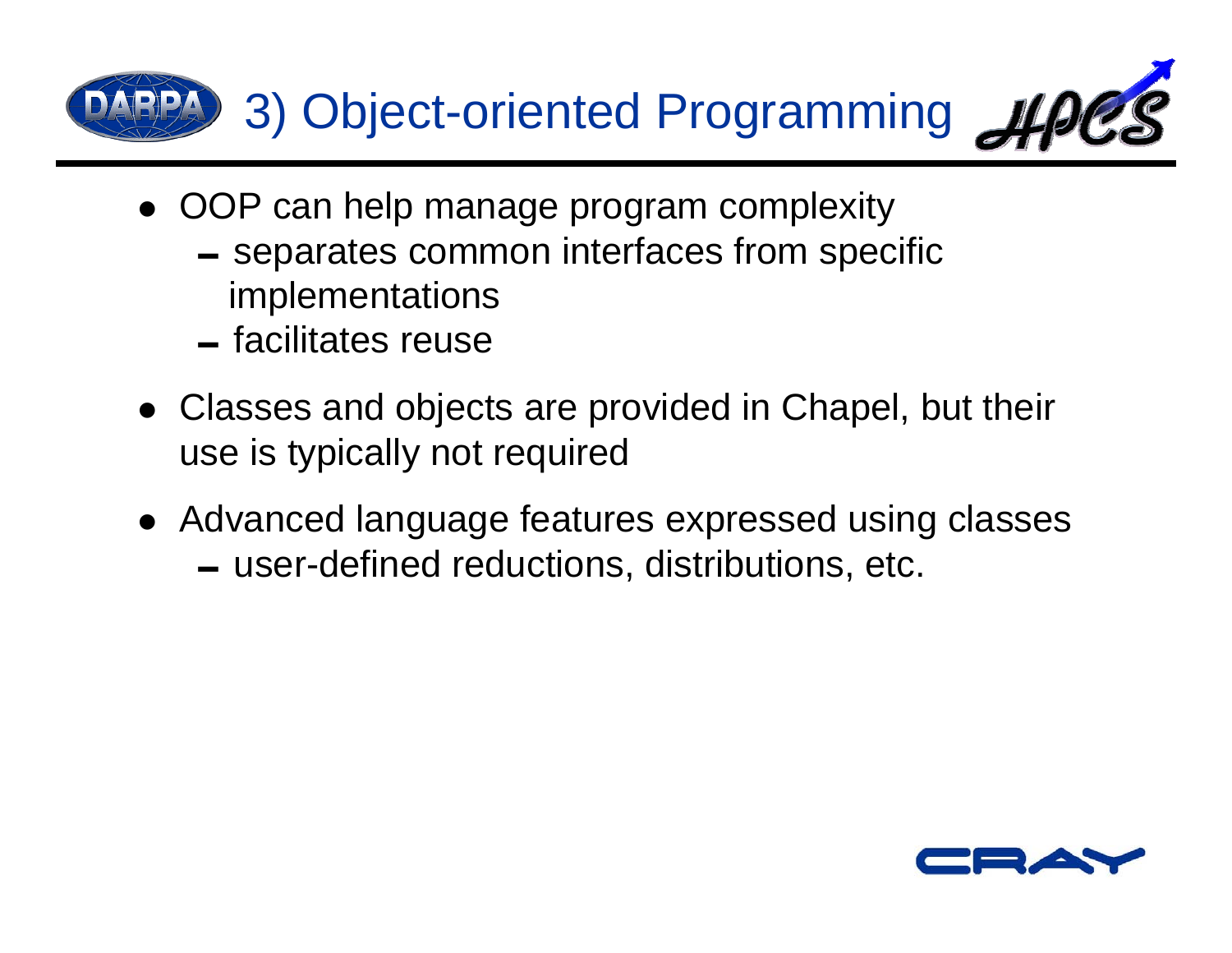4) Generic Programming and Type Inference



• Variables are statically-typed

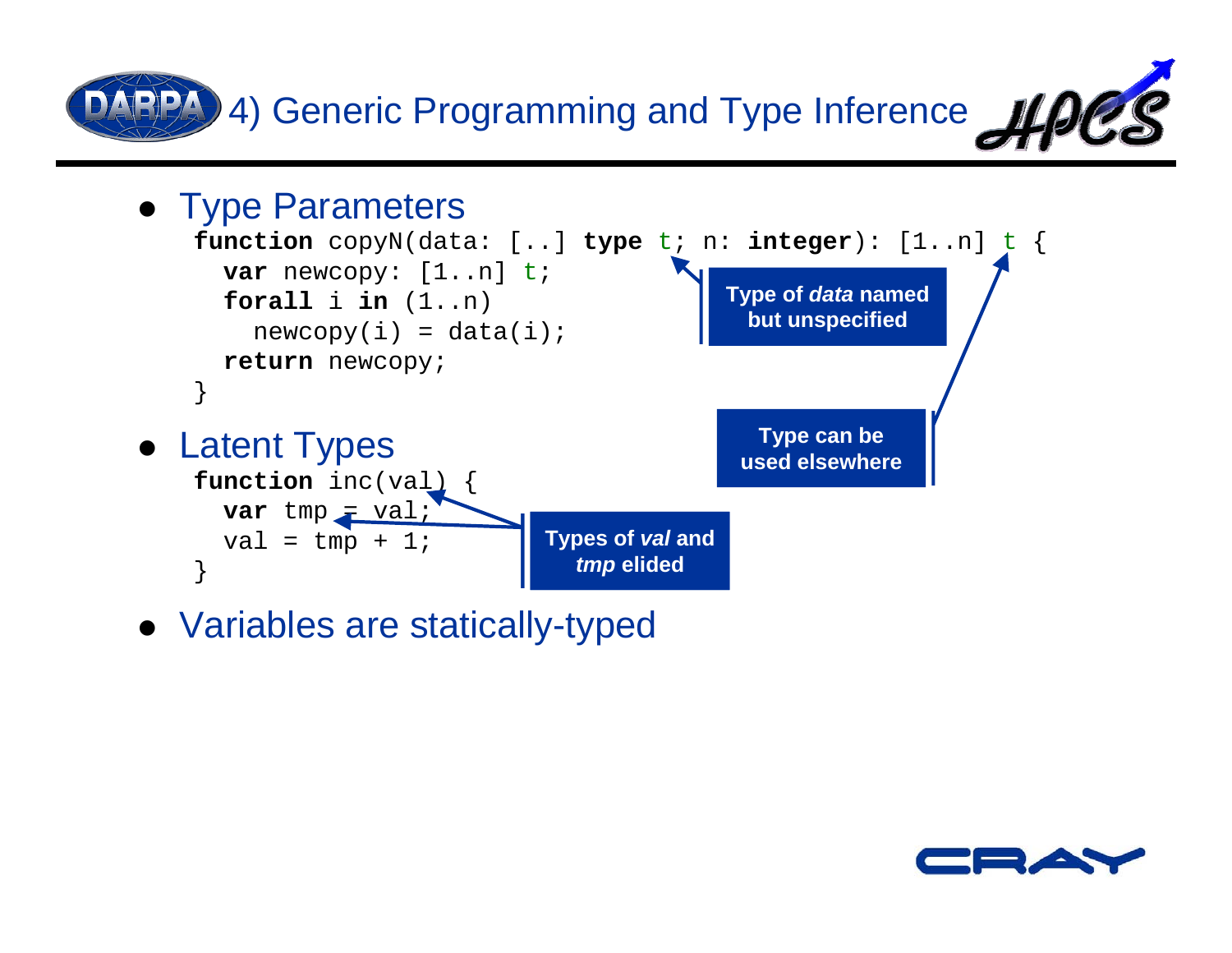



- Tuples and sequences
- Anonymous functions, closures, currying
- Support for user-defined...
	- …iterators
	- …reductions and parallel prefix operations
	- …data distributions
	- …data layout specifications
		- row/column-major order, block-recursive, Morton order...
		- $\bullet$  different sparse representations
- **Garbage Collection**

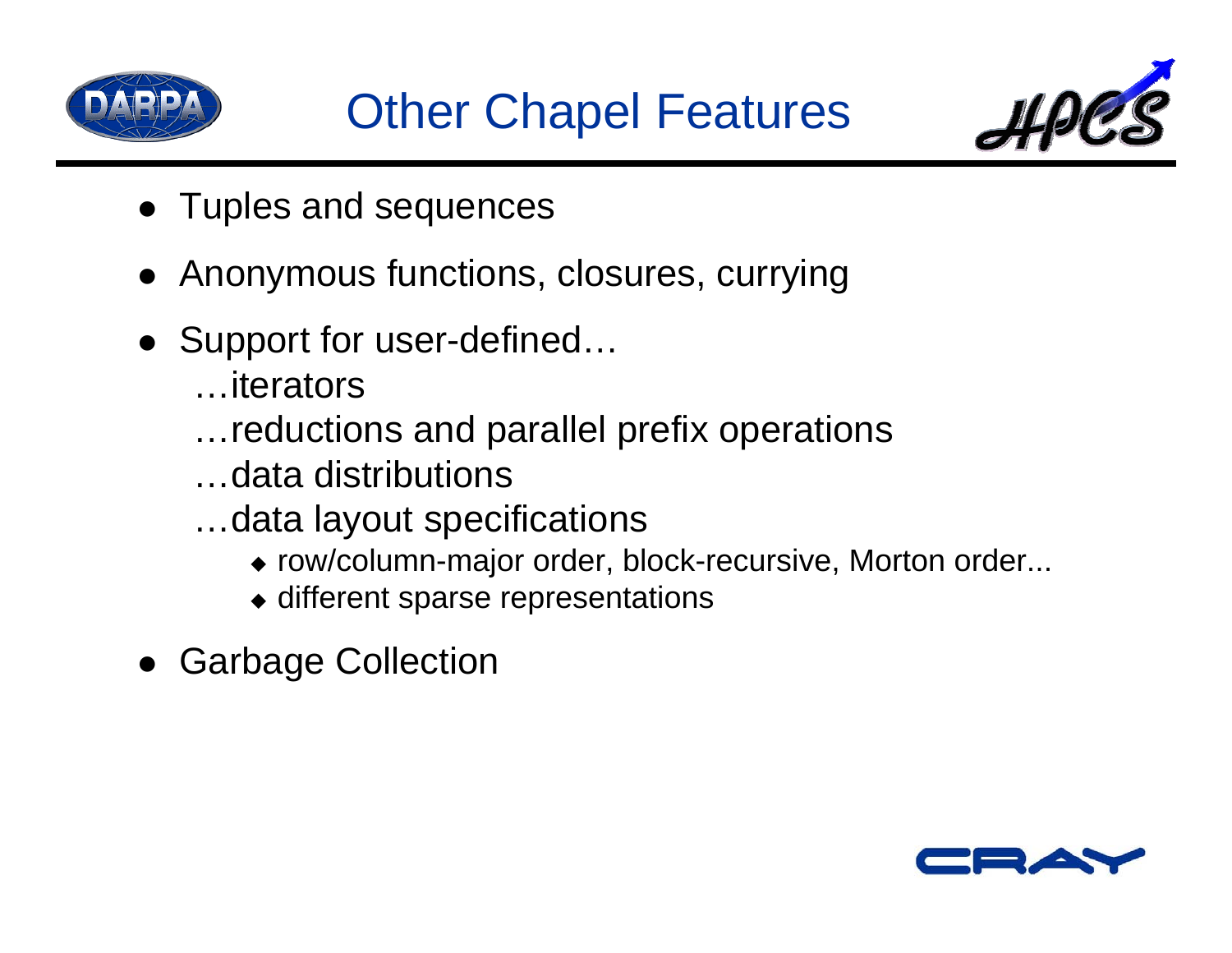



- Current Implementation (Phase II)
	- source-to-source compilation
		- Chapel  $\rightarrow$  C
			- + communication library (ARMCI, GASnet, ???)
			- + threading library
	- targeting commodity architectures
		- desktop workstations, clusters
	- goal: proof-of-concept, experimentation, development
	- open-source effort
- Ultimate Implementation (Phase III)
	- target Cascade
	- $\blacksquare$  likely stick to source-to-source compilation in near-term
	- $-$  replace explicit comm. and threading with compiler pragmas
- Mid-range Implementations? (Phase ???)
	- $-$  X1/X1e?
	- $-MTA-2?$